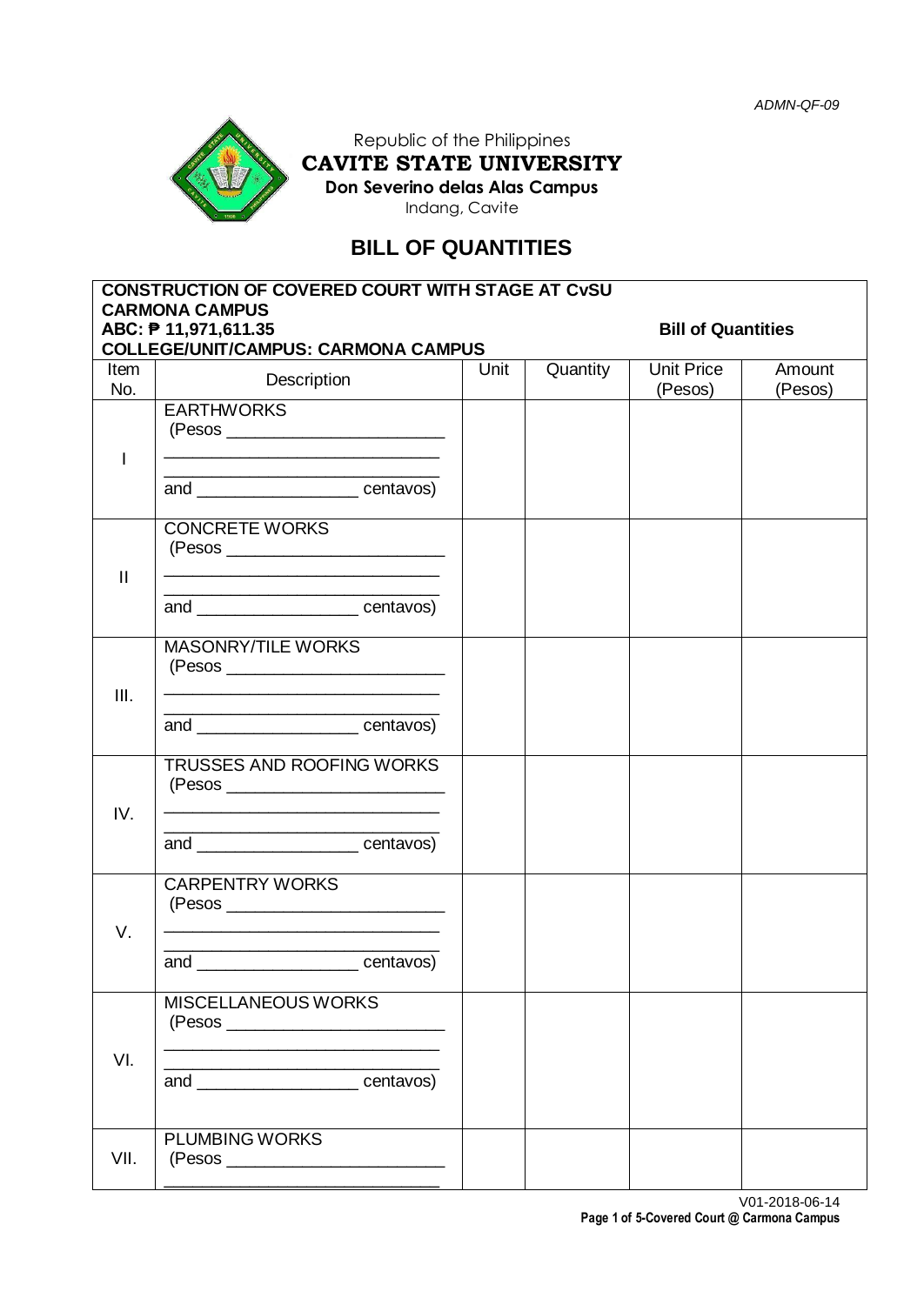|           | and ______________________centavos)                                                                     |  |  |       |  |  |  |
|-----------|---------------------------------------------------------------------------------------------------------|--|--|-------|--|--|--|
|           | <b>ELECTRICAL WORKS</b>                                                                                 |  |  |       |  |  |  |
| VIII.     | <u> 1989 - Jan Samuel Barbara, martxa al II-lea (h. 1982).</u><br>and ________________________centavos) |  |  |       |  |  |  |
|           | <b>PAINTING WORKS</b><br><u> 1989 - Johann Stoff, amerikansk politiker (d. 1989)</u>                    |  |  |       |  |  |  |
| IX.       | <u> 1989 - Johann John Stone, mensk politik (d. 1989)</u><br>and centavos)                              |  |  |       |  |  |  |
|           | <b>GRAND TOTAL</b>                                                                                      |  |  |       |  |  |  |
|           | Write grand total in words                                                                              |  |  |       |  |  |  |
|           |                                                                                                         |  |  | Date: |  |  |  |
| Position: |                                                                                                         |  |  |       |  |  |  |
|           | <b>Construction Company/Contractor:</b>                                                                 |  |  |       |  |  |  |

#### *CAVITE STATE UNIVERSITY*

SCOPE OF WORK:

**A. CONSTRUCTION OF COVERED COURT WITH STAGE @ CARMONA CAMPUS** GENERAL NOTES: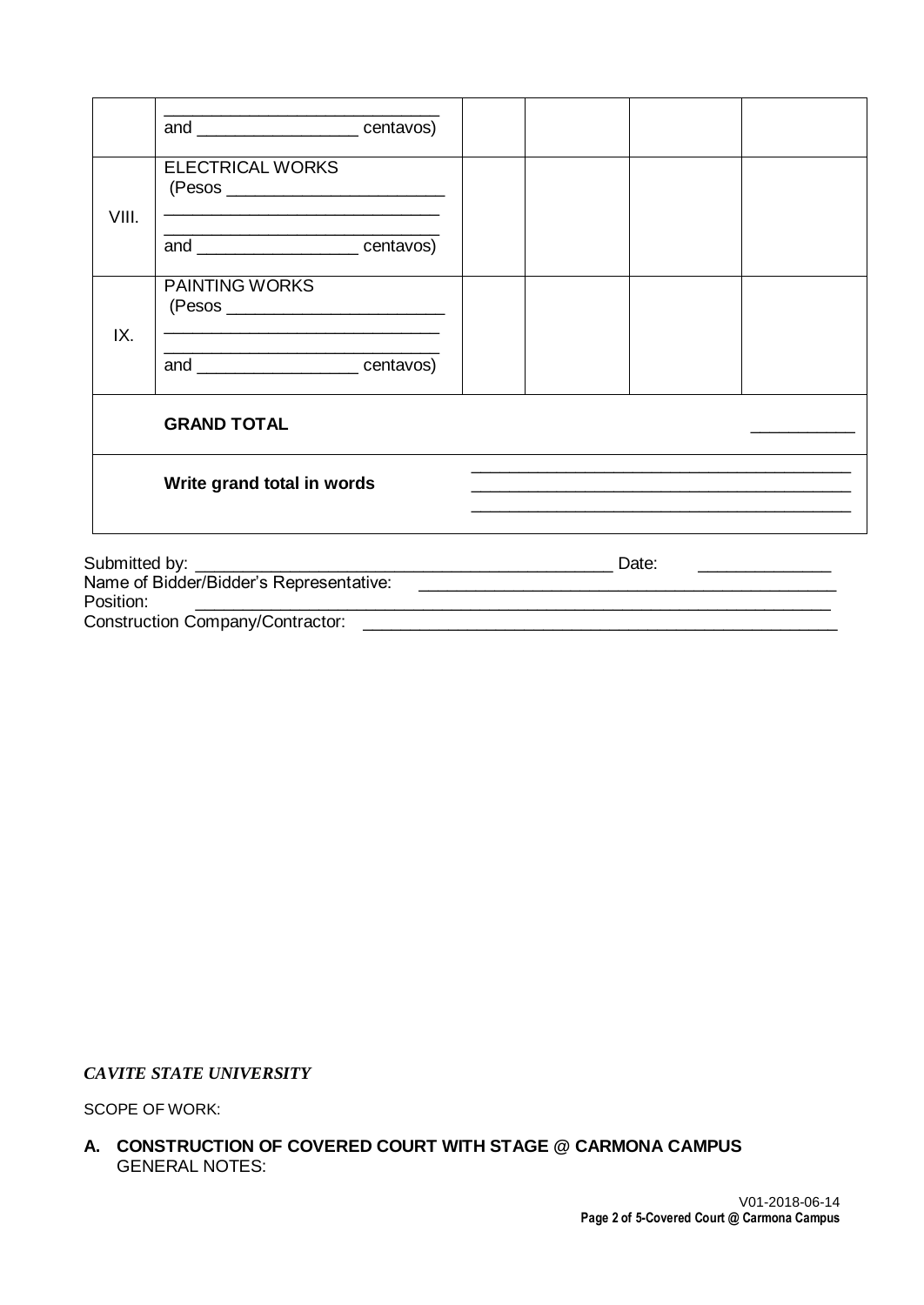- 1. The project should be finished for 180 calendar days.
- 2. Actual site inspection is a must.
- 3. The area should be cleared before and after the construction works at least six meters away from the building line. Unusable used formworks and all other unwanted debris of construction works should be disposed properly.

### **B. Technical Description**

### **I. Earthworks**

- A. Mobilization
	- 1. Provide the following:
		- Billboard
		- Bankhouse with Office
		- Temporary Comfort Rooms
		- Site enclosure
- B. Excavation / backfilling /clearing
	- 1. This work includes excavation for all column/wall footings, tie beam and septic tank.
- C. Additional fill
	- 1. Provide additional fill for the whole area.
	- 2. Gravel fill  $= 0.05$  m, thick

# **II. Concrete Works**

- A. Cast-in-place concrete
	- 1. Concrete works include columns, footings, stiffener columns, wall footing, slab, lintel beam and all other concrete components needed to complete the structure.
		- Provide lintel beams for all wall partitions and opening of windows and doors.
		- Provide stiffener every three meters for all wall partitions.
	- 2. Strength of concrete to be adopted shall be 3,500 psi
	- 3. Concrete works should be plain cement finished.
	- 4. Provide 5" CHB zocalo around the perimeter of the floor slab. (27.40 m. x 47.50 m. x 0.15 m.)
	- 5. Provide necessary tools and equipment needed for concrete works.
- B. Steel reinforcement
	- 1. Use deformed bar grade 40.
	- 2. Provide necessary tools and equipment needed for steel works.
	- 3. See plan for details and extent of work.

# **III. Masonry and Tile Works**

- A. CHB laying
	- 1. Installation of CHB reinforced with 10 mm Ø deformed bar spaced at 0.60 m. on center every three layers.
		- CHB 5" for all masonry works.
	- 2. Masonry works should be plastered plain cement .
- B. Tile Works
	- For the comfort room:
		- a. Ceramic colored tiles 12" x 12" for flooring
		- b. 12" x 12" glazed ceramic tiles for the entire wall (from floor to ceiling)
		- c. Consult the end user for color preference of tiles.

### **IV. Trusses and Roofing Works**

Fabrication/supply & installation of steel trusses and roofing

- A. Trusses:
	- 1. See plans for sizes of bar and other details for the installation of steel trusses.
	- 2. This work also includes painting of two (2) coats of epoxy primer and two (2) coats of quick dry enamel black.
	- 3. Provide necessary tools and equipment.
	- 4. All joint connections should be fully welded.
	- 5. Use CEE purlins 2" x 6" x 2.0 mm. thk. @ 0.60 m. on center.
	- 6. Provide metal louver and lateral frame.
	- 7. Provide roofing for comfort room of stage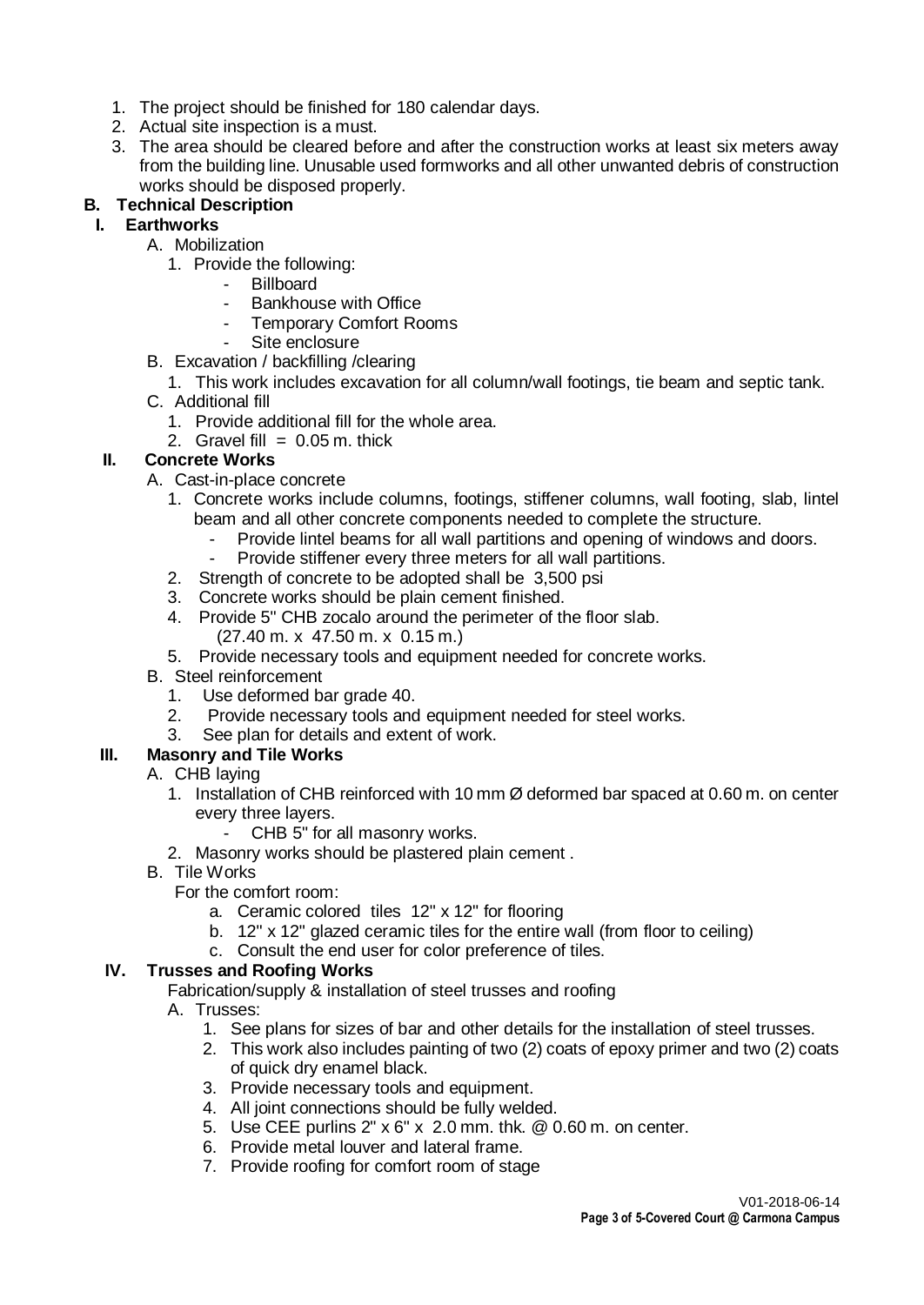- Used 2" x 4" tubular for rafter and 2' x 4" for purlins.
- 8. Provide 12 mm 0 with nut and washer for sag rod.
- 9. Provide 16 mm 0 plain bar with standard turnbuckle for horizontal cross bracing
- 10. Provide 6-20 mm x 800 mm. anchor bolts with nut and washer for each support.
- B. Roofing:
	- 1. Adopt gauge 26 (0.6 mm) rib type pre-painted long span roofing sheet.
	- 2. Adopt gauge 26 (0.6 mm) stainless gutter.
	- 3. Adopt gauge 26 (0.6 mm) pre-painted fascia cover.
	- 4. Provide 2-CEE purlins 2" x 6" x 2.0 mm. thk. as fascia board.
	- 5. All attachment for roofing sheet shall be 2 1/2" teckscrew for metal.
	- 6. Supply and installation of 1" insulation (double) with plastic hexagonal netting for the whole area of roofing.
	- 7. Provide water sealant for all attachment (water sealant should be provided for both inside and outside surface of teckscrew head).

#### **V. Carpentry Works**

- 1. Provide necessary form lumber and scaffolding needed for the completion of the project.
- 2. Provide ceiling for the comfort room of stage.

### **VI. Miscellaneous Works**

Supply and installation of the following:

- 1. 4 sets of steel door, powder coated finished complete with all accessories.
- 2. 2 sets of aluminum sliding window complete with all accessories, 1/4" thk. colored glass on colored powder coated finish aluminum framing. (0.60 m. x 1.20 m.)
- 3. 20 units of steel bleacher, complete with all accessories.

### **VII. Plumbing Works**

- A. Water Supply Line
	- 1. Adopt PPR pipes (PN 20) and fittings for water line.
		- a) 1" and  $1/2$ "  $\varnothing$  for water line
		- b) Provide gate valve for every comfort room.
	- 2. Tapping to the source is included.
	- 3. No pipe should be embedded without testing it to leak.
- B. Sewer Line
	- 1. Adopt PVC heavy duty orange pipes and fittings (Sanimold type with O-ring or its equivalent) for ventilation, downspout and the whole sewer line system including the septic vault fittings.
		- a) Use 4" Ø for the main line and water closet.
		- b) Use 2" Ø for lavatory and ventilation.
	- 2. Provide 4" pvc pipe for downspout.
	- 3. Provide one unit septic tank with pipes extending to the nearest disposal area.
- C. Fixtures
	- 1. Provide the following for the comfort rooms:
		- a) Brass floor drain (4 pcs.)
		- b) Colored tank type water closet, counter top type and urinal **Note:** All fixtures must be HCG, American Std, or approved equivalent complete with all accessories.
		- c) American standard made faucets (plain bibb) for every cubicle.

### **VIII. Electrical Works**

- 1. Installation of feeder line including all its accessories.
	- Installation of MDP, LP, LPP and all other panel boards on the plan and their circuit Bolt-on type Nema Standard should be used. Tap to the source including testing.
	- 1 set of MDP Panel board 12 branches, 2P

Main : 1-100AT/ 100AF/230V, 2P

2-60AT, 2-40AT, 2-30AT, 2-20, 4-15